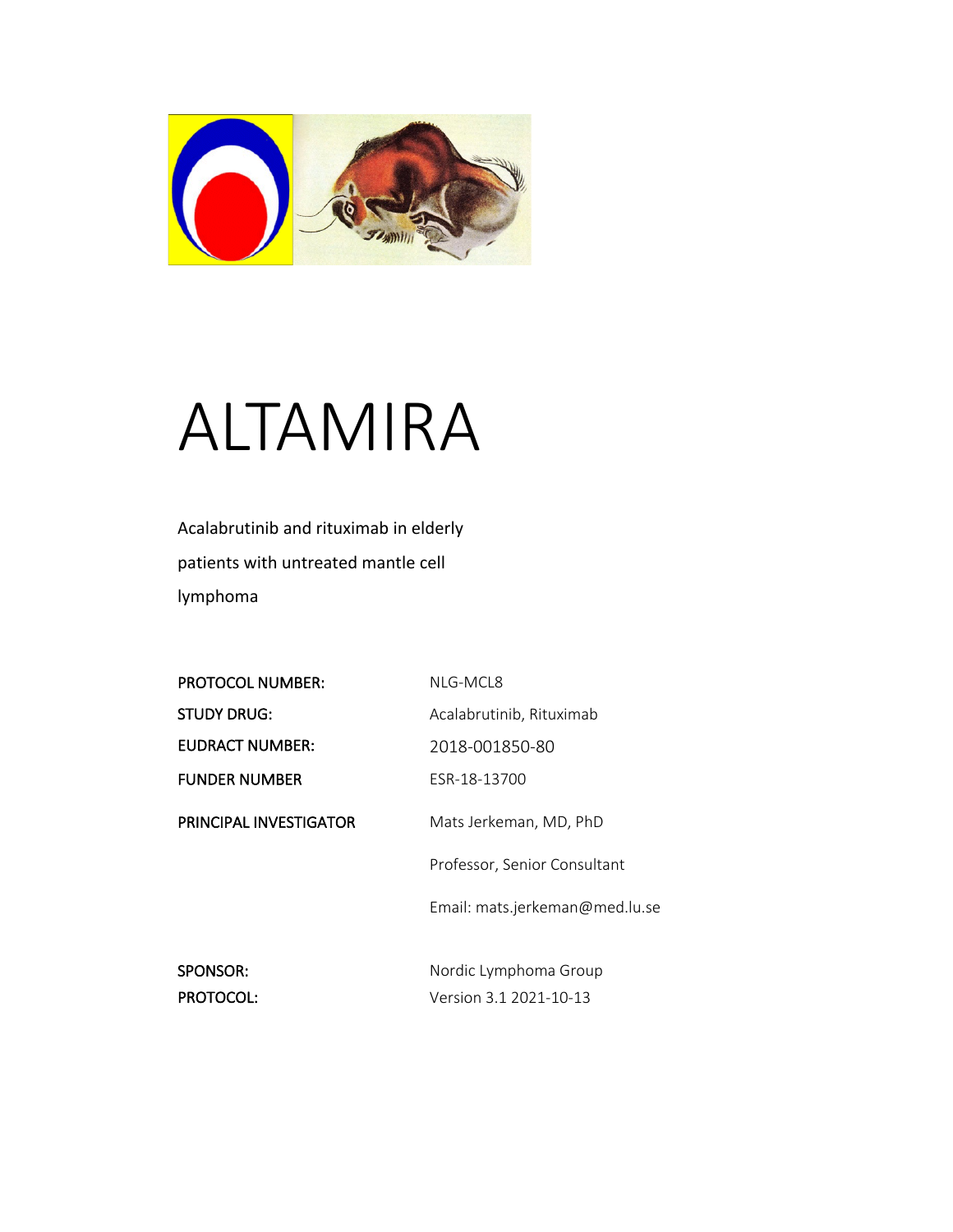## **1.0 STUDY SYNOPSIS**

| <b>Study Title:</b>      | <b>ALTAMIRA</b>                                                                                                                                                                               |  |  |
|--------------------------|-----------------------------------------------------------------------------------------------------------------------------------------------------------------------------------------------|--|--|
| Protocol Number:         | NLG-MCL8                                                                                                                                                                                      |  |  |
| <b>Study Drug:</b>       | ACALABRUTINIB (ACP-196), RITUXIMAB                                                                                                                                                            |  |  |
| Phase:                   | Phase 2                                                                                                                                                                                       |  |  |
| <b>Study Centers:</b>    | Patients will be enrolled in approximately 20 centers in Sweden,                                                                                                                              |  |  |
|                          | Norway, Denmark, Finland and South Korea                                                                                                                                                      |  |  |
| <b>Study Objectives:</b> | Primary Objective(s):                                                                                                                                                                         |  |  |
|                          | To evaluate progression-free survival with acalabrutinib-rituximab in<br>patients with untreated mantle cell lymphoma, compared to data from<br>the NLG-MCL4 trial<br>Secondary Objective(s): |  |  |
|                          | To evaluate:                                                                                                                                                                                  |  |  |
|                          | Complete remission rate (CR)                                                                                                                                                                  |  |  |
|                          | Molecular remission rate (MRR) by PCR<br>٠                                                                                                                                                    |  |  |
|                          | Overall response rate (ORR)<br>٠                                                                                                                                                              |  |  |
|                          | Progression-free survival (PFS)<br>٠                                                                                                                                                          |  |  |
|                          | Duration of response (DOR)                                                                                                                                                                    |  |  |
|                          | Duration of molecular remission                                                                                                                                                               |  |  |
|                          | Overall survival (OS)<br>٠                                                                                                                                                                    |  |  |
|                          | Safety                                                                                                                                                                                        |  |  |
|                          | CR, MRR and ORR in TP53-mutated MCL                                                                                                                                                           |  |  |
|                          | As an exploratory endpoint, we will also compare PFS, OS to the                                                                                                                               |  |  |
|                          | ibrutinib-rituximab arm of the phase 3 ENRICH trial.                                                                                                                                          |  |  |
| <b>Study Design:</b>     | This is a phase II trial, with the aim of developing a chemotherapy-free                                                                                                                      |  |  |
|                          | regimen for untreated patients with MCL.                                                                                                                                                      |  |  |
|                          |                                                                                                                                                                                               |  |  |
|                          | Acalabrutinib, or ACP-196, is a next generation BTK inhibitor, more                                                                                                                           |  |  |
|                          | selective than ibrutinib, and without in vitro antagonism of anti-CD20                                                                                                                        |  |  |
|                          | directed immunotherapies, indicating that its combination with                                                                                                                                |  |  |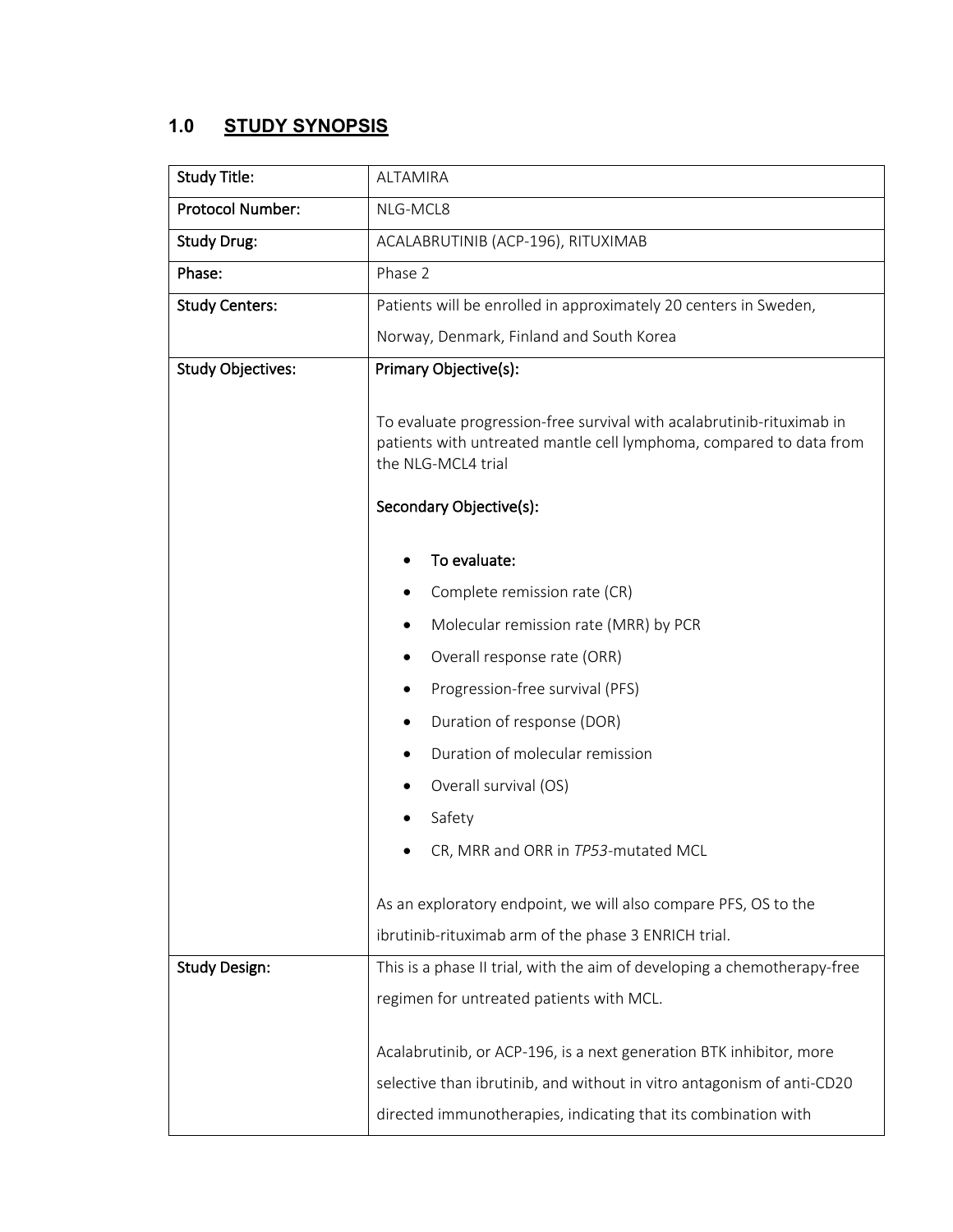| rituximab may be more active than the combination of ibrutinib and           |
|------------------------------------------------------------------------------|
| rituximab (Barf et al., 2017; Wang et al., 2017).                            |
|                                                                              |
| In this trial proposal, we will also assess the activity of this combination |
| in comparison to a historical control of ibrutinib + rituximab, consisting   |
| of the experimental arm of ibrutinib + rituximab in the randomized           |
| ENRICH trial (EudraCT number 2015-000832-13), and data from our              |
| previous trial with R-bendamustine-lenalidomide (NLG-MCL4).                  |
|                                                                              |
| The duration of treatment will be a minimum of 12 months. Patients in        |
| molecular remission in blood and bone marrow and in complete                 |
| remission according to CT, will then stop acalabrutinib, but continue on     |
| rituximab for a maximum of 36 months. Patients that are MRD+ will be         |
| evaluated again every 6 months and continue on acalabrutinib for a           |
| maximum of 36 months.                                                        |
|                                                                              |
| Patients without a molecular marker, that cannot be followed with            |
| MRD, will stop treatment if in CR with PET at 12 months, and be              |
| followed by PET-CT every 6 months for a maximum of 36 months.                |
|                                                                              |
| Patients who convert back to MRD positive after stopping acalabrutinib       |
| are reinstalled on acalabrutinib until progression.                          |
|                                                                              |
| Patients with TP53 aberrations and/or blastoid histology, will monitor       |
| MRD but continue with treatment until progression regardless of MRD          |
| results.                                                                     |
| A planned interim analysis will be performed when 40 patients have           |
| undergone response assessment after 6 months, for futility and efficacy.     |
|                                                                              |
| If less than 16 of 40 patients obtain a CR, the trial will be stopped due to |
| futility.                                                                    |
|                                                                              |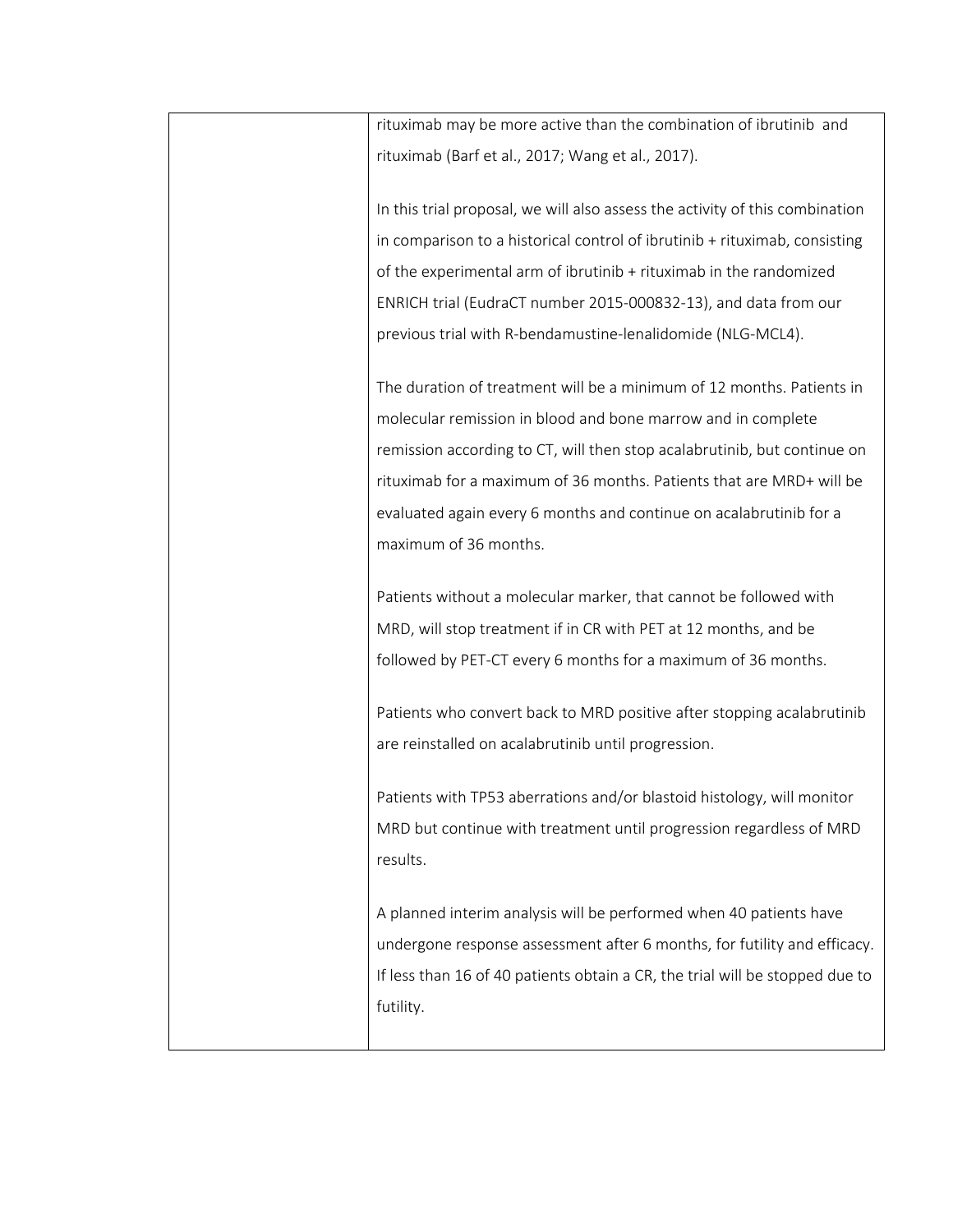| <b>Efficacy and Safety</b>   | Progression free survival                                                    |
|------------------------------|------------------------------------------------------------------------------|
| Parameters:                  | Complete response rate at 6 months                                           |
|                              | Molecular remission rate by PCR                                              |
|                              | Overall response rate                                                        |
|                              | Progression-free survival (median)                                           |
|                              | Response duration (median)<br>٠                                              |
|                              | Duration of molecular remission (median)                                     |
|                              | Overall survival (median)<br>٠                                               |
|                              | CR, MRR and ORR in TP53-mutated MCL                                          |
|                              | Safety, in terms of all grade 3-5 AE                                         |
|                              |                                                                              |
| Pharmacodynamic,             | Not applicable                                                               |
| Pharmacokinetic and          |                                                                              |
| <b>Biomarker Parameters:</b> |                                                                              |
| Sample Size:                 | As comparator, we will use our previous trial (NLG-MCL4), with               |
|                              | rituximab, bendamustine and lenalidomide. This trial included 50             |
|                              | patients, with a median time of follow-up of 47 months. The median           |
|                              | progression-free survival (PFS) is 42 months (95% CI 28.5-55.5; n            |
|                              | events=30). To show an improvement in PFS with an HR of 0.67 (alpha          |
|                              | 0.05, beta 0.2), 80 patients are needed.                                     |
| Inclusion Criteria:          | 1. Age $\geq 60$ years                                                       |
|                              | Pathologically confirmed MCL (according to the 2016 WHO<br>2.                |
|                              | classification), with documentation of monoclonal B cells that               |
|                              | have a chromosome translocation t(11;14)(q13;q32) and/or                     |
|                              | overexpress cyclin D1                                                        |
|                              | Stage II-IV, measurable by imaging and requiring treatment in<br>3.          |
|                              | the opinion of the treating clinician                                        |
|                              | No previous treatment for MCL (other than localised<br>4.                    |
|                              | radiotherapy or 7-day pulse of steroids for symptom control)                 |
|                              | 5.<br>ECOG performance status $0 - 2$                                        |
|                              | Absolute neutrophil count (ANC) > $1.0 \times 10^9$ and platelet count<br>6. |
|                              | $>100 \times 10^9$ , unless related to lymphoma - in this situation, the     |
|                              | threshold for inclusion is ANC > $0.5 \times 10^9$ and platelet count > 50   |
|                              | $\times 10^9$                                                                |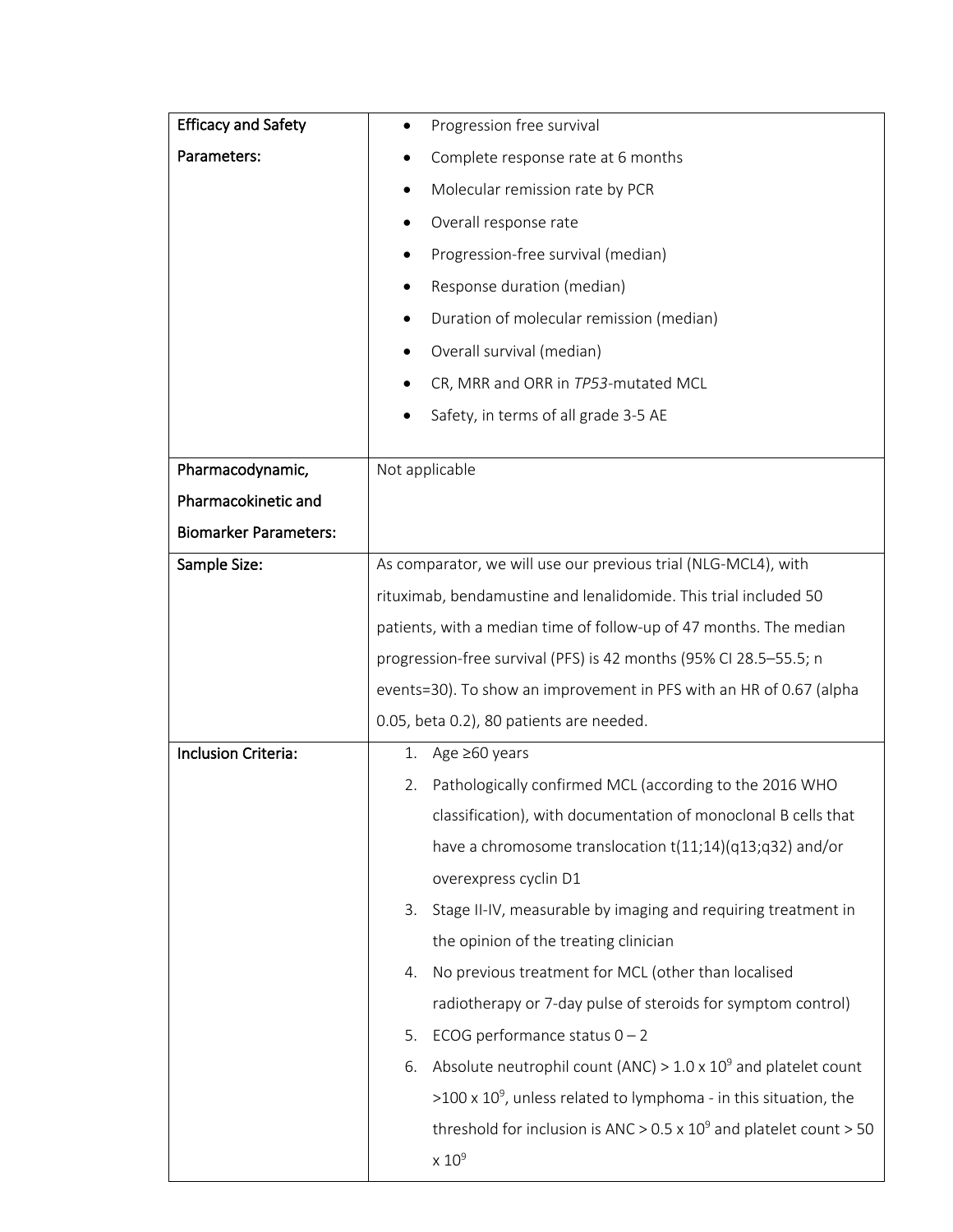|                            | 7. | Creatinine clearance > 30 ml/min (Cockcroft-Gault)               |
|----------------------------|----|------------------------------------------------------------------|
|                            | 8. | AST and/or ALT <3x ULN and/or total bilirubin <3x ULN            |
|                            | 9. | Able to give voluntary written informed consent                  |
|                            |    | 10. Woman of childbearing potential (WOCBP) who are sexually     |
|                            |    | active must use highly effective methods of contraception        |
|                            |    | during treatment and for 2 days after the last dose of           |
|                            |    | acalabrutinib or for 12 months after last dose of rituximab,     |
|                            |    | whichever is longer                                              |
|                            |    |                                                                  |
| <b>Exclusion Criteria:</b> | 1. | Patients considered fit enough to undergo autologous or          |
|                            |    | allogeneic stem cell transplant for MCL                          |
|                            | 2. | Major surgery within two weeks prior to day 1 of cycle 1         |
|                            | 3. | Patients who are unable to swallow capsules, or who have         |
|                            |    | disease significantly affecting gastrointestinal function that   |
|                            |    | would limit oral absorption of medication                        |
|                            | 4. | Known serological positivity for HBV, HCV, HIV. Patients who are |
|                            |    | hepatitis B core antibody (anti-HBc) positive and who are        |
|                            |    | surface antigen negative will need to have a negative            |
|                            |    | polymerase chain reaction (PCR) result. Those who are hepatitis  |
|                            |    | B surface antigen (HbsAg) positive or hepatitis B PCR positive   |
|                            |    | will be excluded. Patients who are hepatitis C antibody positive |
|                            |    | will need to have a negative PCR result. Those who are hepatitis |
|                            |    | C PCR positive will be excluded                                  |
|                            | 5. | Diagnosed with or treated for any other malignancy than MCL      |
|                            |    | within 2 years prior to day 1 of cycle 1 (except basal cell      |
|                            |    | carcinoma, cutaneous squamous cell carcinoma or any other in     |
|                            |    | situ malignancy)                                                 |
|                            | 6. | Active infection requiring treatment                             |
|                            | 7. | Serious medical or psychiatric illness likely to interfere with  |
|                            |    | participation in this clinical study                             |
|                            | 8. | Concurrent treatment with another investigational agent          |
|                            |    | outside of this protocol                                         |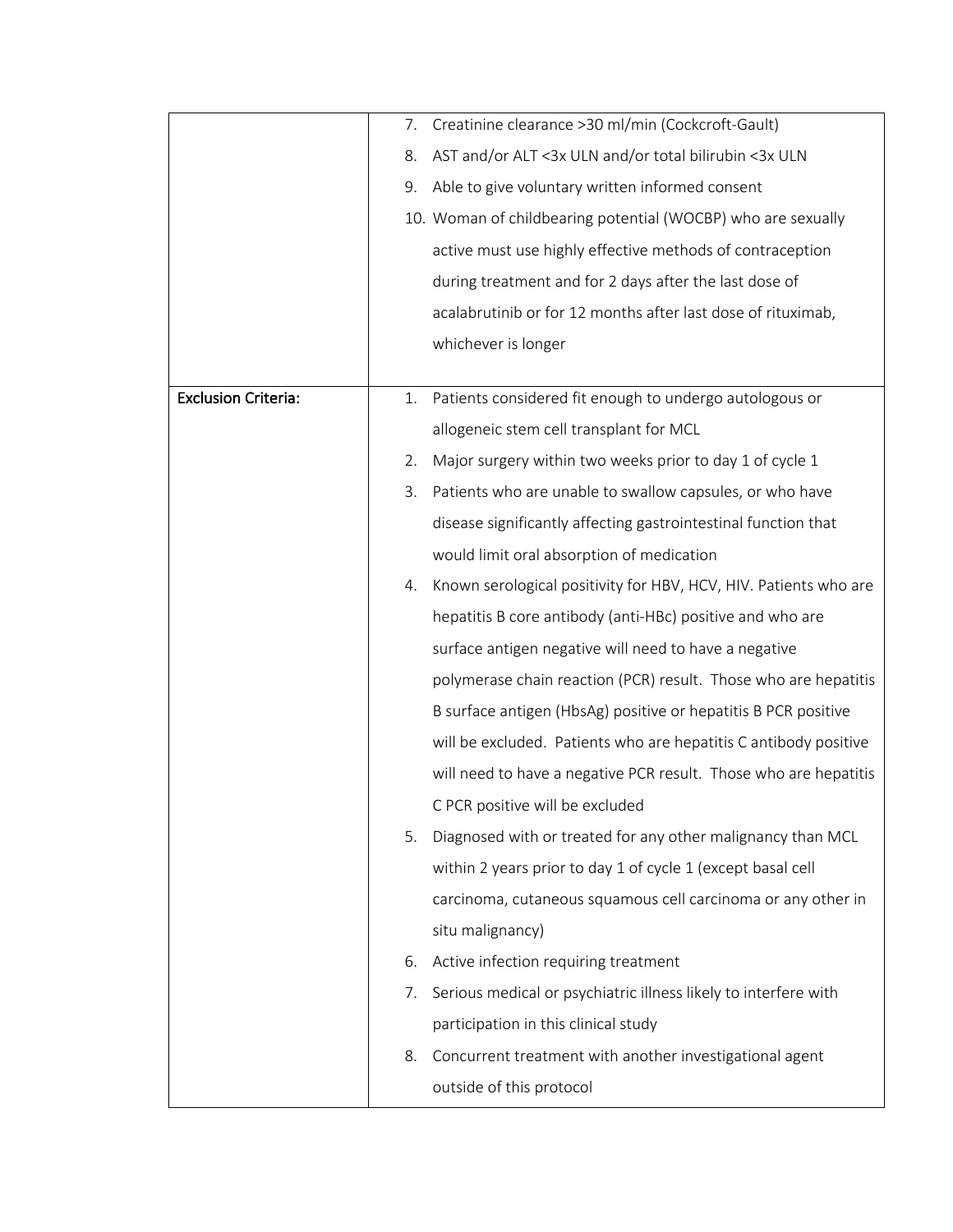| 9. | Known history of drug-specific hypersensitivity or anaphylaxis to      |
|----|------------------------------------------------------------------------|
|    | rituximab or acalabrutinib (including active product or excipient      |
|    | components).                                                           |
|    | 10. Active bleeding, history of bleeding diathesis (eg, hemophilia or  |
|    | von Willebrand disease)                                                |
|    | 11. Uncontrolled AIHA (autoimmune hemolytic anemia) or ITP             |
|    | (idiopathic thrombocytopenic purpura)                                  |
|    | 12. The use of strong CYP3A inhibitors within 1 week or strong         |
|    | CYP3A inducers within 3 weeks of the first dose of study drug is       |
|    | prohibited                                                             |
|    | 13. Requires or receiving anticoagulation with warfarin or             |
|    | equivalent vitamin K antagonists (eg, phenprocoumon) within 7          |
|    | days of first dose of study drug                                       |
|    | 14. Prothrombin time/INR or aPTT (in the absence of Lupus              |
|    | anticoagulant) > 2x ULN                                                |
|    | 15. Requires treatment with proton pump inhibitors (eg,                |
|    | omeprazole, esomeprazole, lansoprazole, dexlansoprazole,               |
|    | rabeprazole, or pantoprazole). Patients receiving proton pump          |
|    | inhibitors who switch to H2-receptor antagonists or antacids are       |
|    | eligible for enrollment to this study                                  |
|    | 16. History of significant cerebrovascular disease or event, including |
|    | stroke or intracranial hemorrhage, within 6 months before the          |
|    | first dose of study drug                                               |
|    | 17. Breastfeeding or pregnant women                                    |
|    | 18. Concurrent participation in another therapeutic clinical trial     |
|    | 19. History of or ongoing confirmed progressive multifocal             |
|    | leukoencephalopathy (PML)                                              |
|    | 20. Significant cardiovascular disease such as symptomatic             |
|    | arrhythmias, congestive heart failure, or myocardial infarction        |
|    | within 6 months of Screening, or any Class 3 or 4 cardiac disease      |
|    | as defined by the New York Heart Association Functional                |
|    | Classification at Screening. Note: Subjects with controlled,           |
|    | asymptomatic atrial fibrillation are allowed to enroll on study        |